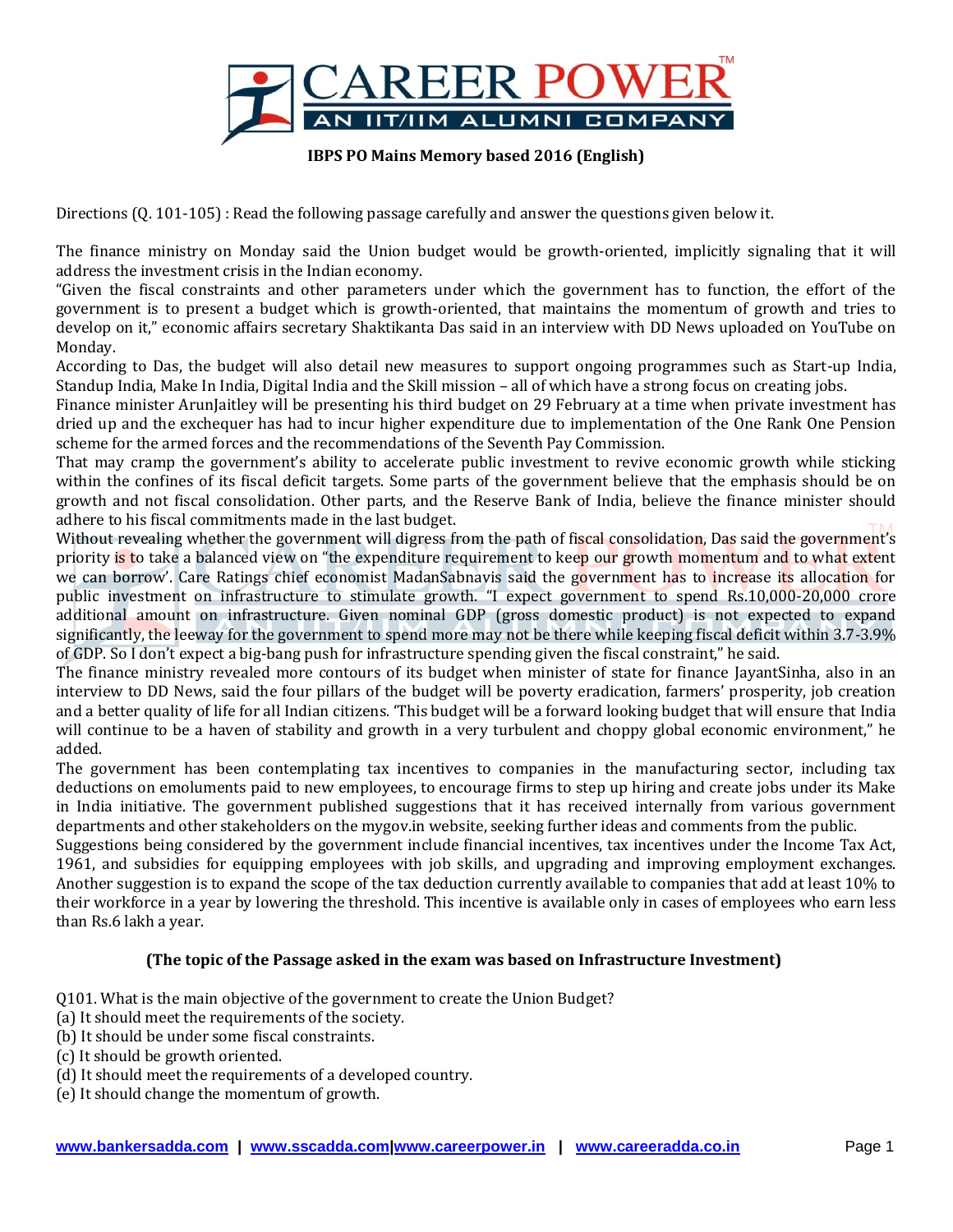Q102. Where is it expected to invest by government to stimulate growth?

- (a) On infrastructure
- (b) On governments plans.
- (c) On fiscal management

(d) On manufacturing sector

(e) On social development.

Q103. What does this mean that India will continue to be a "haven of stability "?

- (a) That new budget will make India stable forever.
- (b) The four pillars of budget will lead to make stability.
- (c) India will continue towards stability even in disturbed economic environment.
- (d) The budget will remain unchanged even in turbulent and choppy economic environment.
- (e) None of the above

Q104. Why is the government providing tax incentive to companies in manufacturing sector? (a) For better infrastructure.

- (b) For tax deductions on emoluments paid to new employees,
- (c) To create new job opportunities and to initiate project 'Make in India'
- (d) to create new job opportunities and to initiate project Standup India.
- (e) to encourage firms to step up hiring new skilled employees

Q105. Which one of the following is NOT the suggestion considered by the government?

- (a) To expand the scope of tax deduction to companies that add at least 10% to their workforce in a year.
- (b) To upgrade and improve employment exchange.
- (c) To provide incentive to employees who earn less than Rs.6 lakh a year.
- (d) Subsides to train employees with job skills.
- (e) Tax penalty for high income people.

Directions (Q. Nos. 106-110): Read the following passage carefully and answer the questions given below it. The alarm bells should start ringing any time now. An important component of the economy has been sinking and needs to be rescued urgently. This critical piece is 'savings' and, within this overall head, household savings is the one critical subcomponent that needs close watching and nurturing.

While it is true that one of the primary reasons behind the current economic slowdown is the tardy rate of capital expansion - or, investment in infrastructure as well as plant and machinery - all attempts to stimulate investment activity are likely to come to naught if savings do not grow. Without any growth in the savings rate, it is futile to think of any spurt in investment and, consequently, in the overall economic growth. If we source all the investment funding from overseas, it might be plausible to contemplate investment growth without any corresponding rise in savings rate. But that is unlikely to happen.

Within the overall savings universe, the subcomponent 'household savings' is most critical. It provides the bulk of savings in the economy, with private corporate savings and government saving contributing the balance. The worrying factor is the near-stagnation in household savings over the last eight years or so. What's even more disconcerting is the fact that household savings remained almost flat during the go-go years of 2004-08.

This seems to be counter-factual. There are many studies that show that there is a direct relationship between overall economic growth and household savings. So, at a time when India's GDP was growing by over 9% every year, the household savings rate stayed almost constant at close to 23% of GDP. There was, of course, an increase in absolute terms, but it remained somewhat fixed as a proportion of GDP.

What is responsible for this contradictory movement? The sub-group on household savings, formed by the working group on savings for the 12th Plan set up by the Planning Commission and chaired by RBI deputy governor SubirGokarn, has this to say, "...a recent study had attributed the decline in the household saving ratio in the UK during 1995-2007 to a host of factors such as declining real interest rates, looser credit conditions, increase in asset prices and greater macroeconomic stability...

While recognising that one of the key differences in the evolving household saving scenario between the UK and India is the impact of demographics (dependency ratio), anecdotal evidence on increasing consumerism and the entrenchment

**TM**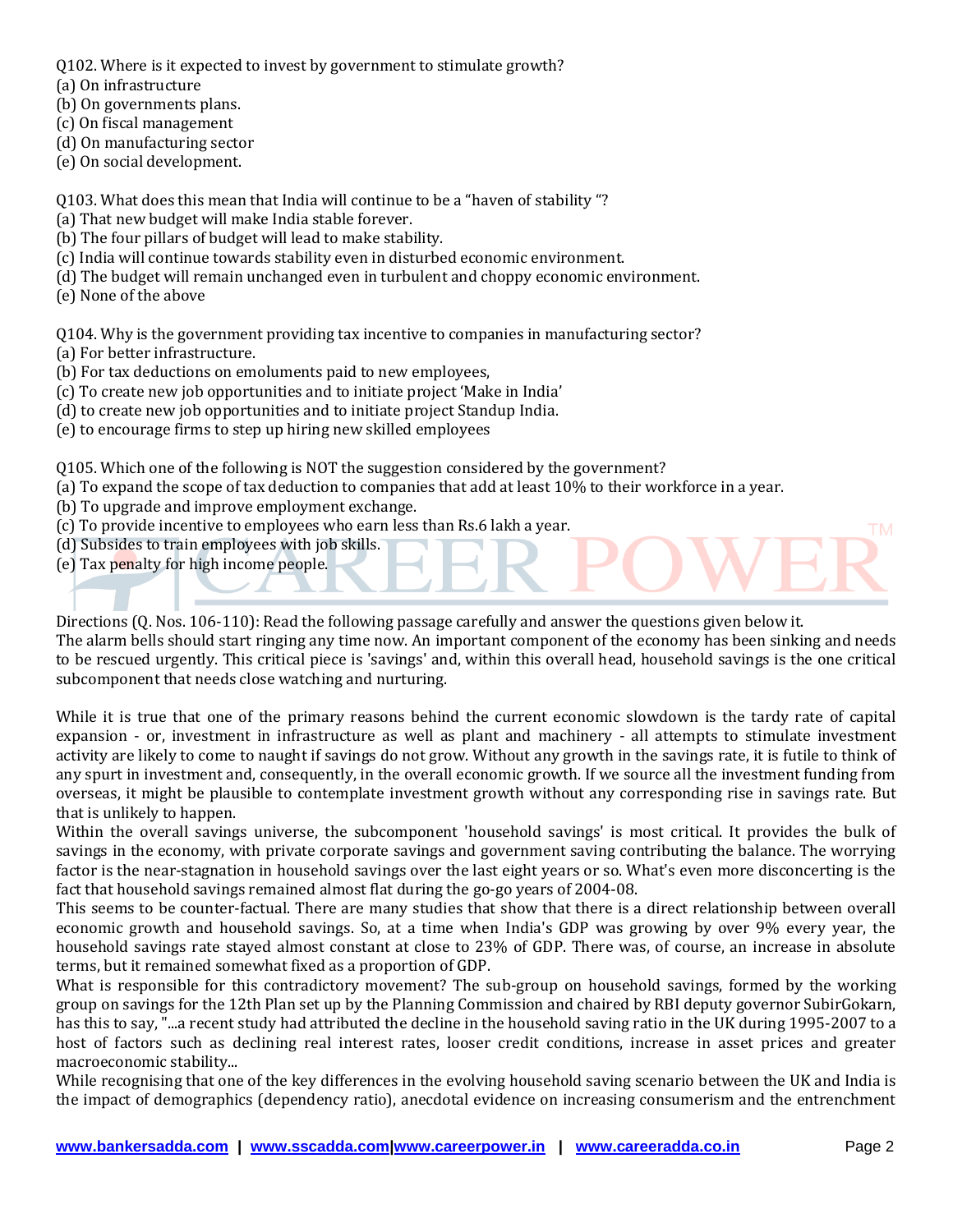of (urban) lifestyles in India, apart from the easier availability of credit and improvement in overall macroeconomic conditions, is perhaps indicative of some 'drag' on household saving over the last few years as well as going forward." India has another facet: a penchant for physical assets (such as bullion or land). After the monsoon failure of 2009, and the attendant rise in price levels that has now become somewhat deeply entrenched, Indians have been stocking up on gold. Consequently, savings in financial instruments dropped while those in physical assets shot up. This is also disquieting for policy planners because savings in physical assets stay locked in and are unavailable to the economy for investment activity. There is a counter view that higher economic growth does not necessarily lead to higher savings. According to a paper published by Ramesh Jangili (Reserve Bank of India Occasional Papers, Summer 2011), while economic growth doesn't inevitably lead to higher savings, the reciprocal causality does hold true. "It is empirically evident that the direction of causality is from saving and investment to economic growth collectively as well as individually and there is no causality from economic growth to saving and (or) investment."

Whichever camp you belong to, it is beyond doubt that savings growth is a necessary precondition for promoting economic growth. The Planning Commission estimates that an investment of \$1 trillion, or over 50 lakh crore, will be required for the infrastructure sector alone. And, a large part of this critical investment will have to be made from domestic savings.

#### **(The topic of the Passage asked in the exam was based on Informal Economy to formal Economy)**

Q106. What is the main concern of the author behind saying that 'the alarm bells should start ringing anytime now'?

- (a) The current economic growth is slowing down due to regular failure of monsoon.
- (b) Due to power shortage industrial growth could not touch the target.
- (c) Household savings are sinking and they require to be revamped.
- (d) Due to a sharp decline in real interest rates people have lost their enthusiasm to invest in govt schemes.

(e) All the above

Q107. What is/are the primary reasons behind the current economic slowdown?

- (A) Slow rate of capital expansion
- (B) Tardy investment in infrastructure as well as plant and machinery
- (C) A rapid increase in the cases of corruption, and decreased FDI
	- (a)  $Only (A)$  (b) Both  $(A)$  and  $(B)$
	- (c) Either  $(A)$  or  $(C)$  (d) Both  $(B)$  and  $(C)$

(e) All  $(A)$ ,  $(B)$  and  $(C)$ 

Q108. How is household savings related to overall economic growth? Give your answer in the context of the passage?

- (A) Overall economic growth is directly related to household savings.
- (B) Overall economic growth is inversely proportional to household savings.
- (C) There is no specific relationship between overall economic growth and household savings.
	- (a)  $Only (C)$  (b)  $Only (B)$

(c) Only  $(A)$  (d) Either  $(A)$  or  $(B)$ 

(e) Either (A) or (C)

Q109. What was/were the reason(s) of drop in savings in financial instruments after 2009?

- (a) Rise in price level of gold
- (b) Decrease in real interest rates on savings in financial instruments
- (c) Investment in physical assets, particularly land
- (d) Only (a) and  $(c)$
- (e) Only (b) and (c)

Q110. Which of the following is/are the reasons of a drag on household savings in India over the last few years?

- (a) Increasing consumerism
- (b) Entrenchment of urban lifestyle
- (c) Easier availability of credit
- (d) Improvement in overall macroeconomic conditions
- (e) All the above

Directions (Q. 111-115): In each of the following questions five options are given, of which one word is most nearly the same or opposite in meaning to the given word in the question. Find the correct option having either same or opposite meaning.

**TM**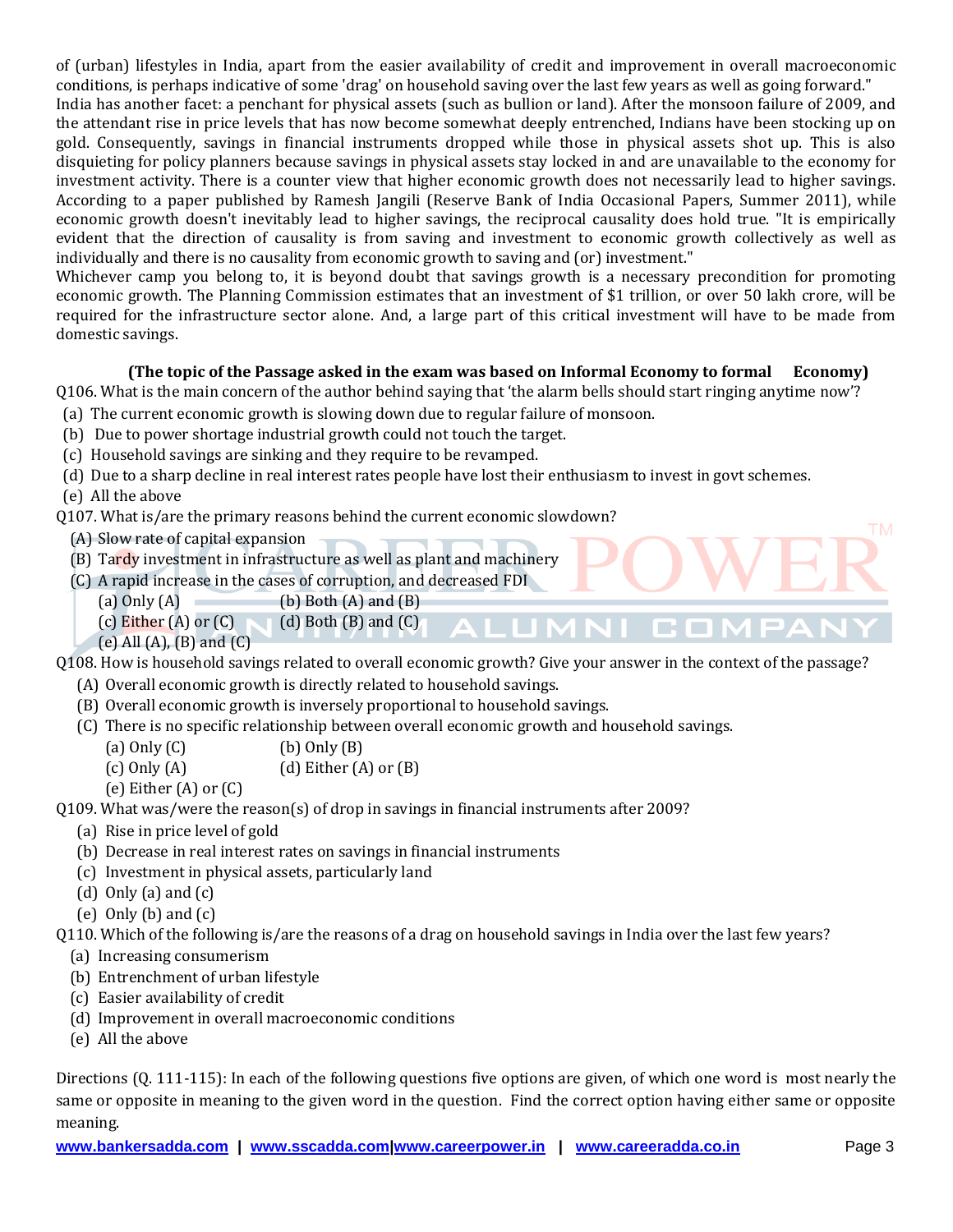- Q111. Prodigy
- (a) Pauper
- (b) Despondent
- (c) Demure
- (d) Wanton
- (e) Epitome

Q112. Nondescript

- (a) Conducive
- (b) Discern
- (c) Tantamount
- (d) Defined
- (e) Emancipate

#### Q113. SAVANT

- (a) Glutton
- (b) Postulant
- (c) Shrink
- (d) Pluck
- (e) Itinerant

## Q114. CORPULENT

- (a) Lean
- (b) Gaunt
- (c) Emaciated
- (d) Obese
- (e) Nobble

# Q115. EMBEZZLE

### (a) Misappropriate

- (b) Balance
- (c) Remunerate
- (d) Clear
- (e) Perfection

Directions (116-120): Which of the pair of phrases (a), (b), (c) and (d) given below should replace the phrase given in bold in the following sentence to make the sentence grammatically meaningful and correct? If the sentence is correct as it is and no correction is required, mark (e) as the answer.

 $\blacksquare$   $\blacksquare$   $\blacksquare$ 

Q116. According to author Dishantgautam, a novel is **difficult** to write when compared to a play is like **going for** an election where one has to appeal to a thousand people at a time whereas in a book one appeals to one only person.

- (a) simpler, running in
- (b) faster, voting through
- (c) easier, running for
- (d) fool proof, voting on
- (e) No correction required

Q117. We have in America a **collection** speech that is neither American, Oxford English, nor colloquial English, but **a mixture** of all three.

- (a) motley, an enhancement
- (b) hybrid, a combination
- (c) nasal, a blend
- (d) mangled, a medley.
- (e) No correction required

**TM** 

COM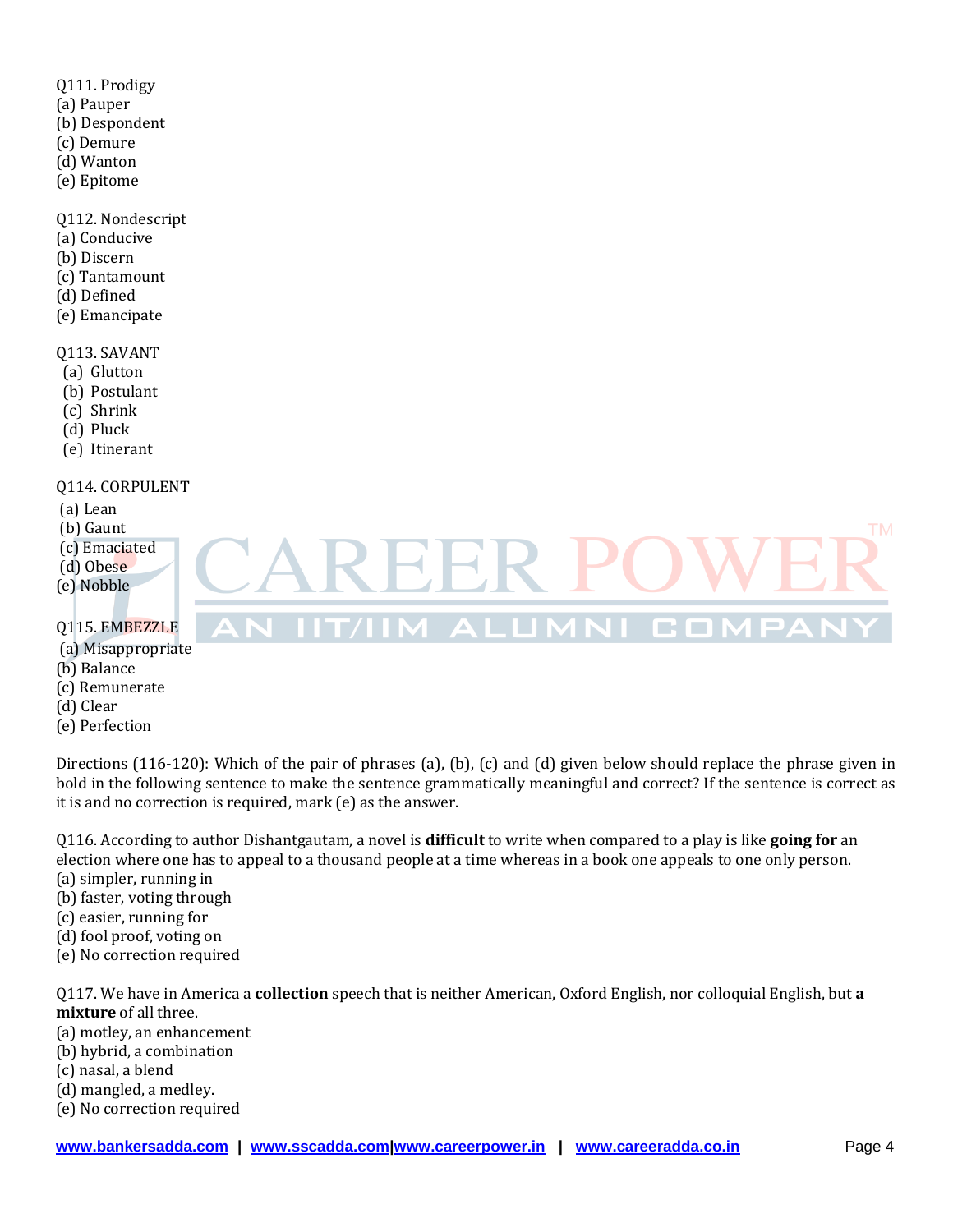Q118 .Alice Walker's The Temple of My Familiar, far from being a tight, **focused** Narrative, is instead **a cheaper** novel that roams freely and imaginatively over a halfmillion

- (a) traditional , a chronological
- (b) provocative , an insensitive
- (c) forceful , a concise
- (d) focused , an expansive
- (e) circuitous , a discursive

Q119. Jayashree was habitually so docile and**erratic** that her friends could not understand her sudden **hostile** her employers.

- (a) accommodating…outburst against
- (b) erratic…envy of
- (c) truculent…virulence toward
- (d) hasty…annoyance toward
- (e) apologetic…hostile

Q120. The village headman was unlettered, but he was no fool, he could see through the **mystery** of the businessman's proposition and promptly **moved** him down.

- (a) deception, forced
- (b) naivete, turned
- (c) potential, forced
- (d) sophistry, turned
- (e) No correction required

Directions (Q121-125): In each of the following questions a short passage is given with one of the lines in the passage  $\Gamma$ missing and represented by a blank. Select the best out of the five answer choices given, to make the passage complete and coherent (coherent means logically complete and sound).

Q121. The Time Traveler (for so it will be convenient to speak of him) was expounding a recondite matter to us. His grey eyes shone and twinkled, and his usually pale face was flushed and animated. The fire burned brightly, and the soft radiance of the incandescent lights in the lilies of silver caught the bubbles that flashed and passed in our glasses. Our chairs, being his patents, embraced and caressed us rather than submitted to be sat upon, and there was that luxurious after-dinner atmosphere when thought roams gracefully free of the trammels of precision. ( $\qquad \qquad$ )

(a) And slowly and steadily, the atmosphere grew stale and lost all the vibrancy it had

(b) And he put it to us in this way—marking the points with a lean forefinger—as we sat and lazily admired his earnestness over this new paradox (as we thought it) and his fecundity

(c) We sat like toddlers do in a nursery, eagerly anticipating the show the Time Traveler would put on for us

- (d) We sat benumbed by the proceedings, for the radiance of the Time Traveler was unimaginable and unbearable
- (e) I caught Filby's eye over the shoulder of the Medical Man, and he winked at me solemnly.

Q122. Let us understand the definition of metaphysics, a purely speculative science, which occupies a completely isolated position and is entirely independent of the teachings of experience. It deals with mere conceptions--not, like mathematics, with conceptions applied to intuition--and in it, reason is the pupil of itself alone. It is the oldest of the sciences. (\_\_\_\_\_\_\_\_\_\_\_\_\_\_\_\_\_)

(a) And it would struggle to survive without the architecture of mathematical support that it draws its strength from (b) Yet it continued to baffle mankind because of its abstractions

(c) But it has never had and never will have the good fortune to attain to the sure scientific method

(d) And it would still survive, even if all the rest were swallowed up in the abyss of an all-destroying barbarism

(e) This critical science is not opposed to the dogmatic procedure of reason in pure cognition; for pure cognition must always be dogmatic

Q123. However, it is possible that the non -resident entity may have a business connection with the resident Indian entity. In such a case, the resident Indian entity could be treated as Permanent Establishment of the nonresident entity. ……………During the last decade or so, India has seen a steady growth of outsourcing of business processes by non residents or foreign companies to IT -enabled entities in India. Such entities are either branches or associated enterprises of the foreign enterprise or an independent India enterprise. The nonresident entity or foreign company will be liable to tax in India only if the IT -enabled BPO unit in India constitutes its Permanent Establishment.

**www.bankersadda.com | www.sscadda.com|www.careerpower.in | www.careeradda.co.in** Page 5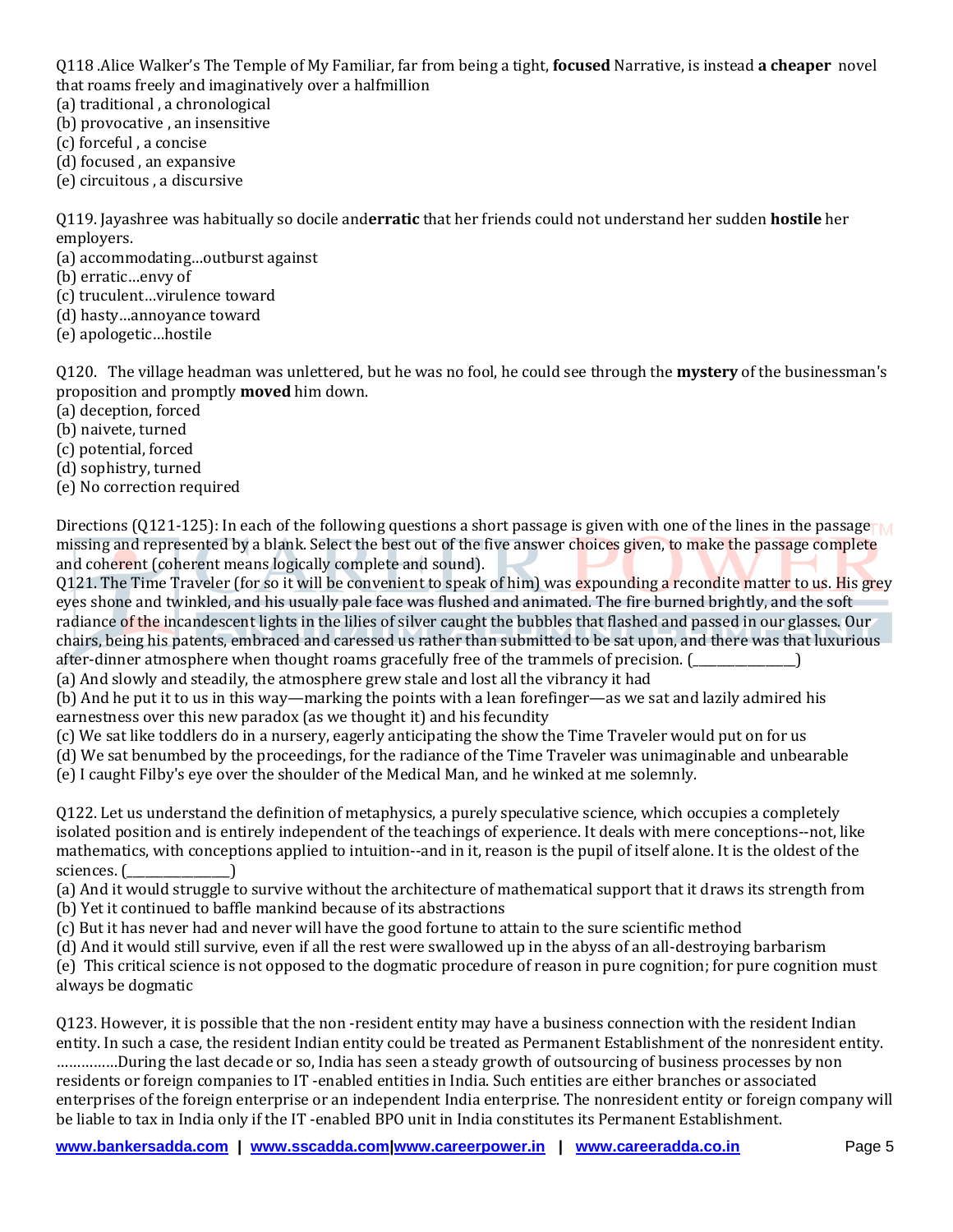(a) The tax treatment of the Permanent Establishment in such a case is under consideration

(b) How would the profit would be shared is not decided yet?

(c) A lengthy and cumber some process requiring a lot of application of mind and revenue principles is ahead for the tax department of India

- (d) A new trend is seen in last decade.
- (e) Indian companies have a lot on stake as competition increases.

Q124. Aggregation of risks is somewhat quite new to banks in India. While some banks have started thinking in that line by trying to put integrated limits framework and integrated risk policies as well as using CBS solutions for technological integration, the effort required is beyond such requirement. Risk aggregation would mean aggregating the individual risk measures to decide most appropriate assets class that would contain the risk to the desired level dictated by the risk appetite .Capital allocation (about how much) would be based on such strategies………..

- (a) Most banks are yet to conceptualize the same in their processes
- (b) Most banks have already integrated it in their functioning; it is working over the years satisfactorily.
- (c) Which would in long run prove to be the growth impeding
- (d) Of risk aggregation which is really a new concept to Indian banks
- (e) On expected lines of the regulation conditions laid down in the manual of the bank

Q125. After two years, high inflation moderated in the later part of 2011-12 in response to past monetary tightening and growth deceleration. High inflation had adverse consequences on welfare and on saving and investment, particularly household saving in financial assets. The most serious consequence of inflation is …………………… As growth slowed down, in part due to high inflation, it further reduced the welfare of the common man through adverse impact on employment and incomes.

- (a) its destructive allocation impact on the industries that were lately coming up.
- (b) its negative impact on the rich and high-profile people.
- (c) its adverse distributional impact on the poor, people without social security and pensioners.
- (d) its wayward consequences on the public distribution system meant for the poor.
- (e) its unfavourable bearing on day to day commodities that are used by the common man.

Direction (126-130); Select the phrase/connector from the given three options which can be used to form a single sentence from the two sentences given below, implying the same meaning as expressed in the statement sentences.

Q126. RBI is concerned about the risk of investing in mutual funds. RBI is likely to ask banks to reduce their investments in mutual funds.

- (A) At the risk of investing ………
- (B) To reduce investments ……….
- (C) Concern for the risk ……….
- (a) Only (A) (b) Only (B)
- $(c)$  Only  $(C)$  (d) Only  $(A)$  and  $(B)$
- (e) None of these

Q127. Twelve million youth enter the Indian work force every year. Eighty per cent of these youth are unskilled.

- (A) While eighty per cent ………
- (B) Since twelve million ……….
- (C) Of the twelve million ……….
- (a)  $Only (A)$  (b)  $Only (C)$
- (c) Only  $(A)$  and  $(C)$  (d) All  $(A)$ ,  $(B)$  and  $(C)$
- (e) None of these

Q128. Food inflation is touching twenty per cent. The government will have to tighten monetary policy to prevent further rise.

(A) Although food inflation is ………

(B) With the tightening of monetary ……….

(C) Given that food inflation ……….

(a) Only (A) (b) Only (B)

**TM**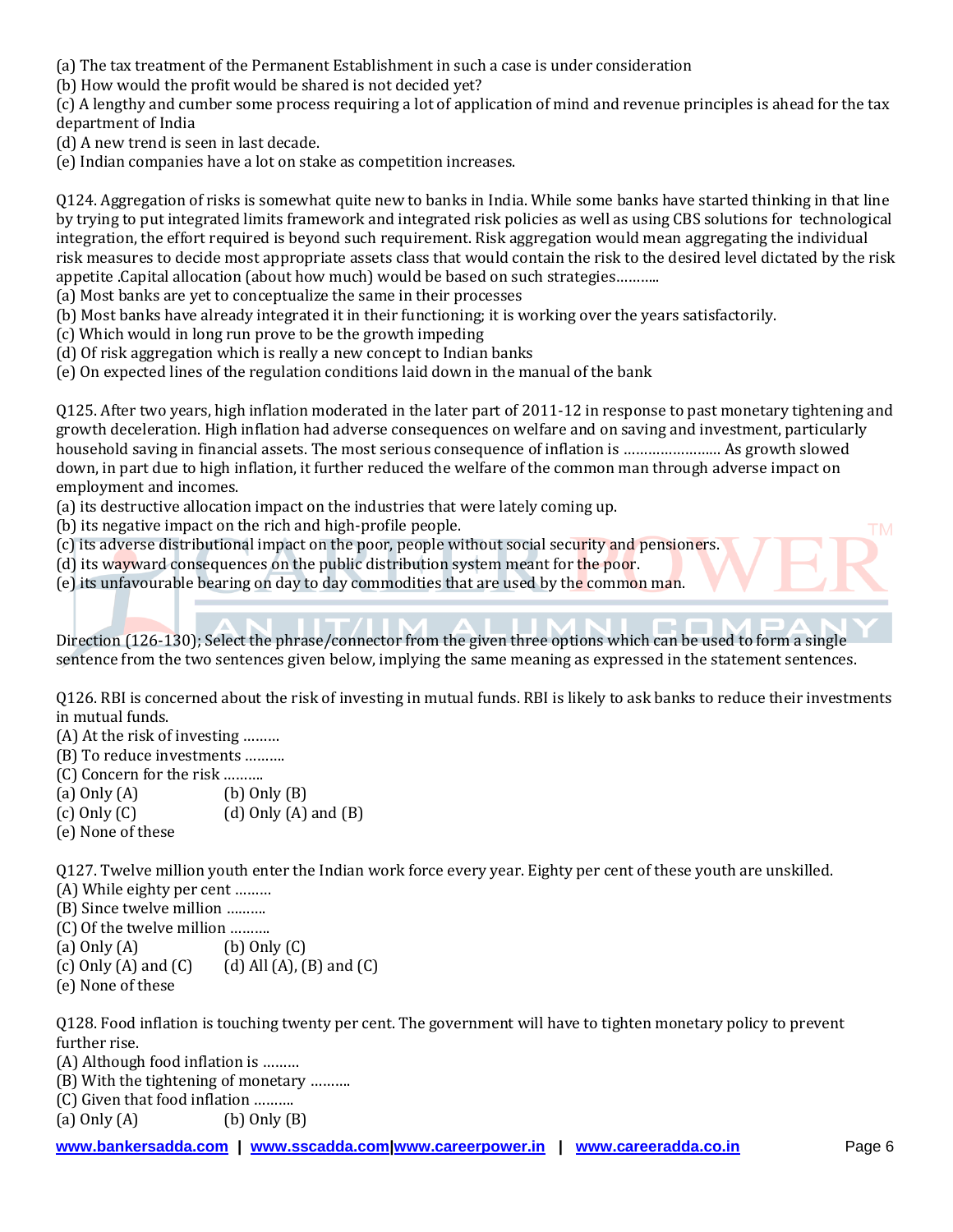(c) Only  $(C)$  (d) Only  $(A)$  and  $(B)$ (e) None of these

Q129. The government has decided to install renewable energy devices at prominent sites. Citizens will be more aware of their benefits.

(A) The government's decision ……….. (B) Deciding to instal ………. (C) By making citizens ………. (a)  $Only (A)$  (b)  $Only (A)$  and  $(B)$  $(c)$  Only  $(B)$  (d) Only  $(C)$ (e) None of these

Q130. The company's sales were low at the beginning of the year. Its sales have picked up in the past few months.

(A) Though the company's sales were low ………

(B) Despite low sales at ……….

(C) However the company's sales have picked ……….

(a)  $Only (A)$  (b)  $Only (A)$  and  $(B)$ 

(c) All  $(A)$ ,  $(B)$  and  $(C)$  (d) Only  $(B)$  and  $(C)$ 

(e) None of these

Directions (Q131-135) Five statements are given below, labelled a, b, c, d and e. Among these, four statements are in logical order and form a coherent paragraph/passage. From the given options, choose the option that does not fit into the theme of the passage. **TM** 

Q131.

(a) The reference was to China, a country that has been courting Pakistan for several years through a number of means including assistance in its nuclear programme.

(b) After the Uri attacks, Pakistan's special Kashmir envoy MushahidHussain Syed declared that the US was a waning power, suggesting that Pakistan was seeking out other allies.

(c) The most important concern relates to the possible conflict in Pakistan between votaries of economic development and supporters of militancy.

(d) This corridor—which includes road, rail and port infrastructure—is expected to allow China to avoid the vulnerable Indian Ocean route currently used to transport oil from the Gulf.

(e) Of late, there has been much talk of the China-Pakistan Economic Corridor (CPEC) that stretches from the autonomous region of Xinjiang to the Gwadar port.

Q132.

(a) India recently ratified the Paris Agreement, assuring it a seat at the 55/55 table

(b) ratification by at least 55 countries and accounting for at least 55% of global greenhouse gas (GHG) emissions was required for the agreement to come into force

(c) where countries will negotiate the mechanisms and provisions under the agreement.

(d) With the ratification, India has demonstrated leadership in climate negotiations but left some with concerns about signing an agreement without realizing its full implications.

(e) There are certain targets India wants to achieve and to achieve that there is a need to allocate mitigating burden among states and also prioritize adaptation efforts.

#### Q133.

(a) Corporate Social Responsibility has entered India's legal corridors.

(b) Given the need for proper legal help for a diverse section of society even the PM, in his address at the Bar Council's centenary celebrations earlier this year, urged lawyers to take on more pro bono cases.

(c) Top law firms and lawyers are doing pro bono so that they can give back to society.

(d) In India, traditionally, pro bono legal work was carried out by lawyers who had dedicated themselves to helping society.

(e) There are a number of socially aware and generous souls who are increasingly lending their expertise for pro bono work.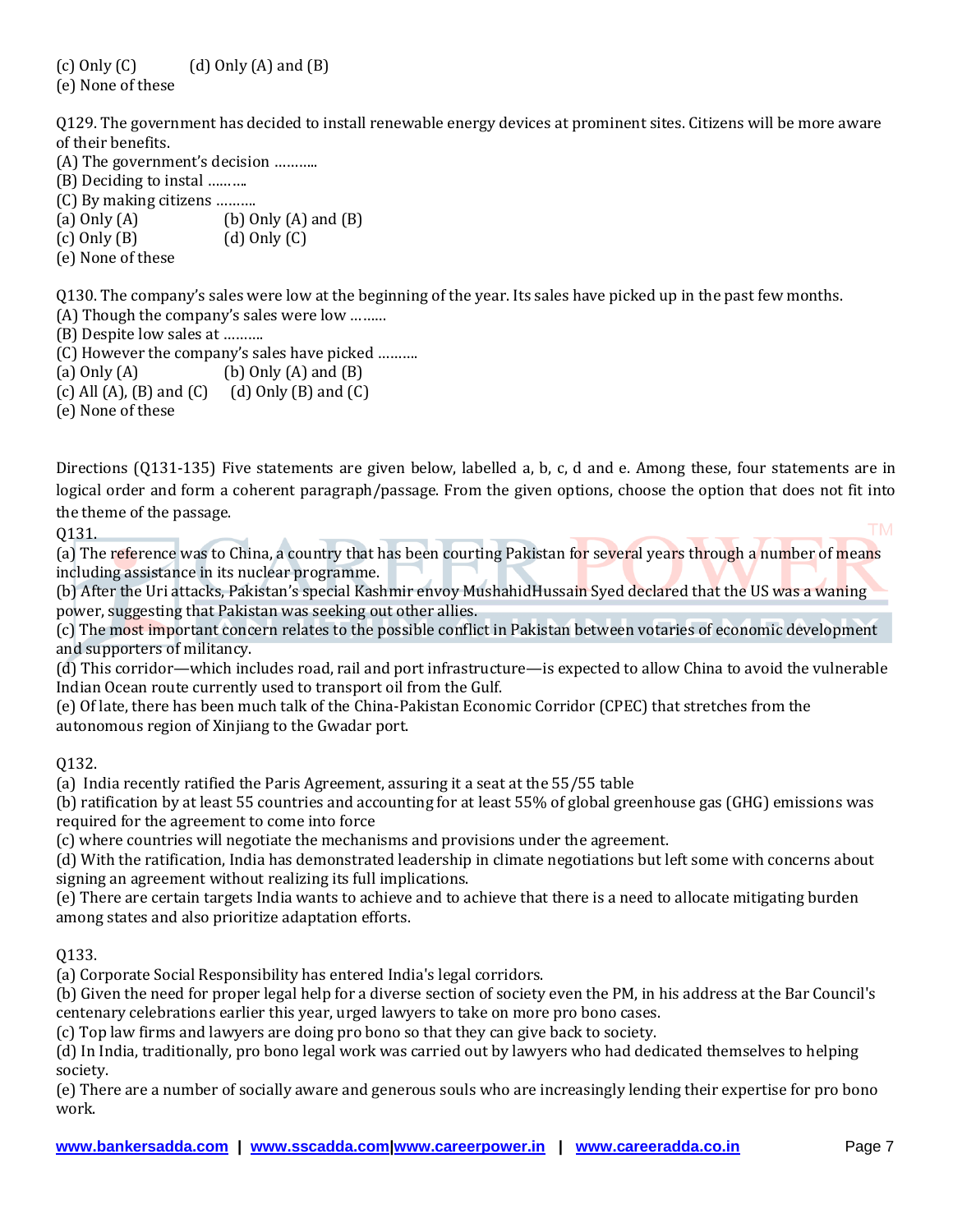Q134.

(a) A look at the historical data on forecasts made by the IMF in its World Economic Outlook (WEO) reports seems to suggest that optimism bias may be the bigger culprit.

(b) The large negative forecast errors in the recession years skewed the historical averages.

(c) Over the past few years, the growth forecasts made by the International Monetary Fund (IMF) have displayed one consistent pattern

(d) the forecasts are rosy at the start of the year, then revised downwards towards the end of the year, and the actual estimates of real growth turn out to be even lower.

(e) Has predicting the fate of the global economy become more difficult in a volatile post-crisis world, or does the IMF suffer from an inherent optimism bias?

### Q135.

(a) India has 13 of the 20 most polluted cities in the world, according to the World Health Organization.

(b) The government should redouble its efforts to combat climate change, which will naturally slash not just greenhouse-gas emissions but particulates as well.

(c) Every year, more than half a million people are estimated to die prematurely because of air pollution.

(d) While air quality tends to worsen around this time of year as millions of Indians light firecrackers to celebrate the Diwali festival, the problem isn't limited by season or geography.

(e) This week, air pollution in New Delhi has been truly off the charts: Tiny particulates, which are especially deadly, topped 999 micrograms per cubic meter—40 times what is considered safe and beyond what the scale was designed to measure.

Direction (136-140); Please select the most appropriate option, out of the five options given for each of the following sentences, which, in your view, should be grammatically and structurally correct. Please note that the meaning & context of the sentence must not change. **TM** 

Q136.

(a) Although I already knew the answer and he invited me to visit him often, since I just have seen her in the square, I was never determined to yield this point.

(b) Although I have already known the answer and he invited me to visit him often but since I just have seen her in the square, I was not determined to yield this point.

(c) Although I knew the answer already, and he has often invited me to visit him, since I just have seen her in the square, I am never determined to yield this point.

(d) Although I already know the answer and he often invited me to visit him , since I have just seen her in the square, I am determined never to yield this point.

(e) None is true.

Q137.

(a) If I have enough money I would have backpack around Europe. But unfortunately I was broken.

(b) If I have had enough money, I would have done backpack around Europe. But, unfortunately I am broke.

(c) If I had enough money I would backpack around Europe. But, unfortunately I am broke.

(d) If I have enough money I would backpack around all over the Europe. But unfortunately I am broke.

(e) None is true.

Q138.

(a) The judges finally distributed the awards among the most active children talking at length among themselves.